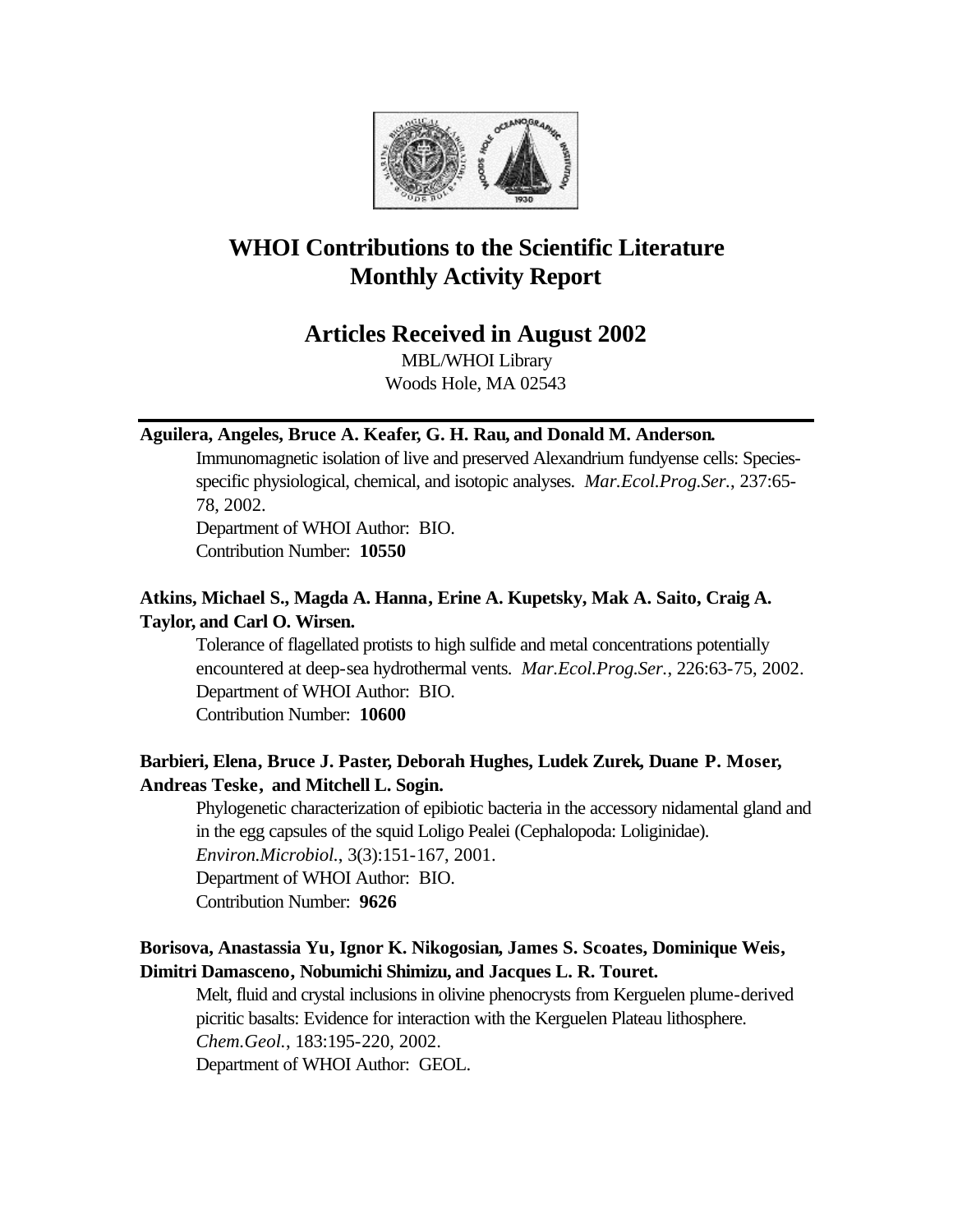#### **Cohte, Maureen H. and John C. Weber.**

Plant biomarkers in aerosols record isotopic discrimination of terrestrial photosynethesis. *Nature*, 417:639-641, 2002. Department of WHOI Author: MCG.

# **Currie, L. A., B. A. Benner, J. D. Kessler, D. B. Klinedinst, G. A. Klouda, J. V. Marolf, J. F. Slater, S. A. Wise, H. Cachier, R. Cary, J. C. Chow, J. Watson, E. R. M. Druffel, C. A. Masiello, T. I. Eglinton, A. Pearson, C. M. Reddy, O. Gustafsson, and J. G. Quinn, et al.**

A critical evaluation of interlaboratory data on total, elemental, and isotopic carbon in the carbonaceous particle reference material, NIST SRM 1649a. *J.Res.Natl.Stand.Technol.*, 107:279-298, 2002. Department of WHOI Author: MCG.

### **Dahlgren, Thomas G., Bertil Akesson, Christoffer Schander, Kenneth M. Halanych, and Per Sundberg.**

Molecular phylogeny of the model annelid Ophryotrocha. *Bio.Bull.*, 201:193-203, 2001.

Department of WHOI Author: BIO.

### **Edgcomb, Virginia A., David T. Kysela, Andreas Teske, Alvin de Vera Gomez, and Mitchell L. Sogin.**

Benthic eukaryotic diversity in a hydrothermal vent environment. *Proc.Nat.Acad.Sci.USA*, 99(11):7658-7662, 2002. Department of WHOI Author: BIO. Contribution Number: **10481**

### **Eglinton, T. I., G. Eglinton, L. Dupont, E. R. Sholkovitz, D. Montlucon, and C. M. Reddy.**

Composition, age, and provenance of organic matter in NW African dust over the Atlantic Ocean. *Geochem.Geophys.Geosys.*,

http://g-cubed.org/gc2002/2001GC000269/2001GC000269.pdf, 2002.

Department of WHOI Author: MCG. Contribution Number: **10761**

### **Fagan, William F., Mark A. Lewis, and P. van den Driessche.**

Invasion theory and biological control. *Ecology Lett.*, 5:148-157, 2002. Department of WHOI Author: BIOL.

#### **Gaetani, Glenn A., and Bruce E. Watson.**

Modeling the major-element evolution of olivine-hosted melt inclusions. *Chem.Geol.*, 183:25-41, 2002. Department of WHOI Author: GEOL.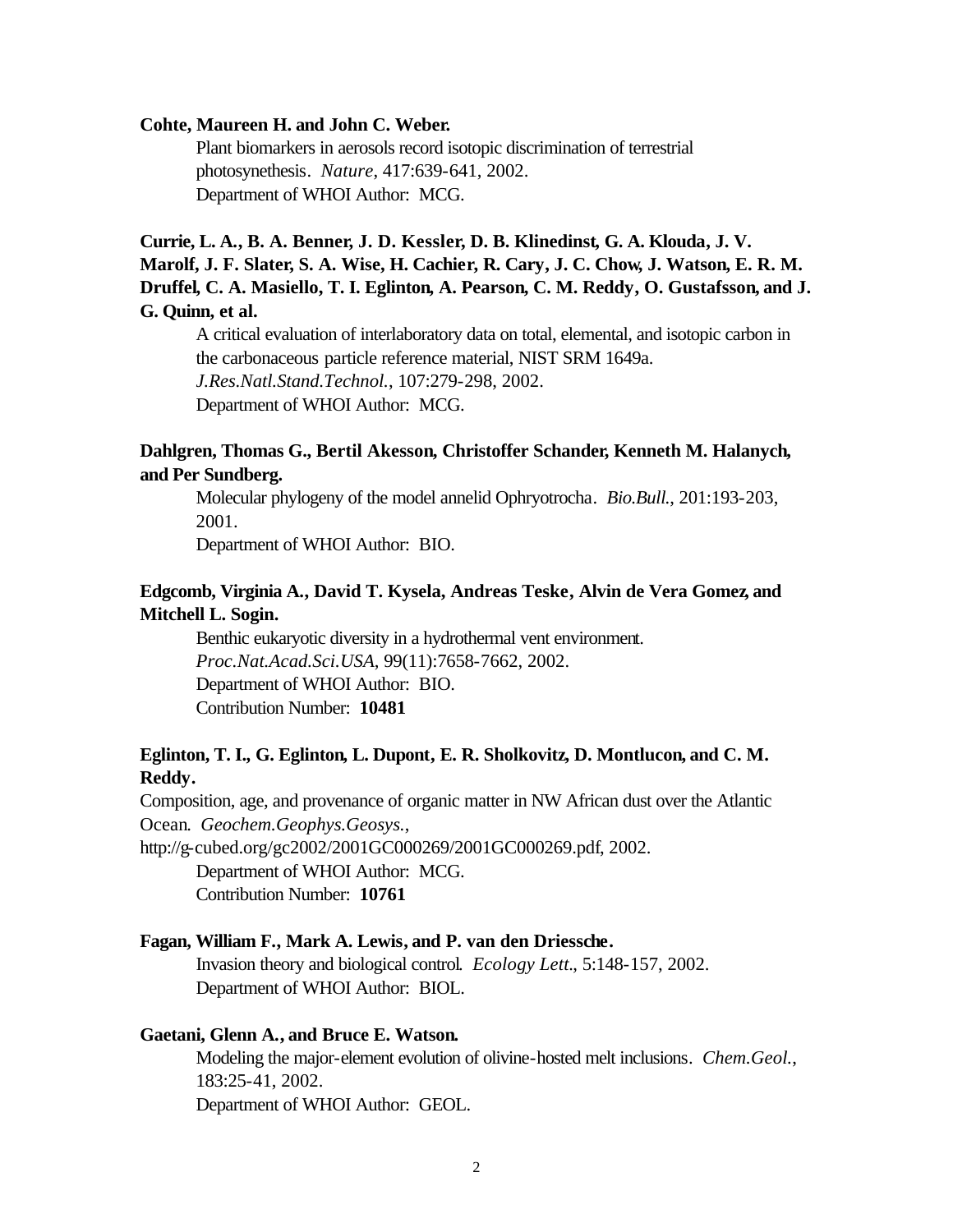### **Gardner, W. D., J. C. Blakey, I. D. Walsh, M. J. Richardson, S. Pegau, J. R. V. Zaneveld, C. Roesler, M. C. Gregg, J. A. MacKinnon, H. M. Sosik, and A. J. Williams III.**

Optics, particles, stratification, and storms on the New England continental shelf. *J.Geophys.Res.*, 106(C5):9473-9497, 2001. Department of WHOI Author: BIOL.

#### **Halanych, Kenneth M., Robert A. Feldman, and Robert C. Vrijenhoek.**

Molecular evidence that Sclerolinum brattstromi is closely related to vestimentiferans, not frenulate pogonophorans (Siboglinidae, Annelida). *Bio.Bull.*, 201:65-75, 2001. Department of WHOI Author: BIO. Contribution Number: **10443**

#### **Harbison, G. R., G. I. Matsumoto, and B. H. Robison.**

Lampocteis cruentiventer, gen. nov., sp. nov: A new mesopelagic lobate ctenophore representing the type of a new family (class Tentaculata, order Lobata, family Lampoctenidae). *Bull.Mar.Sci.*, 68(2):299-311, 2001. Department of WHOI Author: BIOL.

#### **Herbers, T. H. C., Steve Elgar, N. A. Sarap, and R. T. Guza.**

Nonlinear dispersion of surface gravity waves in shallow water. *J.Phys.Oceanogr.*, 32(4):1181-1193, 2002. Department of WHOI Author: AOPE. Contribution Number: **10061**

#### **Huang, Yue-Wern, John J. Stegeman, Bruce R. Woodin, and William H. Karasov.**

Immunohistochemical localization of cytochrome P4501A induced by 3,3',4,4',5 pentochlorobiphenyl (PCB 126) in multiple organs of northern leopard frogs, Rana pipiens. *Environ.Toxicolog.Chem.*, 20:191-197, 2001. Department of WHOI Author: BIO.

### **Ivanov, V. P., A. M. Kamakin, V. B. Ushivtzev, T. Shiganova, O. Zhukova, N. Aladin, S. I. Wilson, G. R. Harbison, and H. Dumont.**

Invasion of the Caspian Sea by the comb jellyfish Mnemiopsis leidyi (Ctenophora). *Biol.Invasions*, 2:255-258, 2000. Department of WHOI Author: BIOL.

### **Keller, A. A., C. Taylor, C. Oviatt, T. Dorrington, G. Holcombe, and L. Reed.** Phytoplankton production patterns in Massachusetts Bay and the absence of the 1998

winter-spring bloom. *Marine Biol.*, 138:1051-1062, 2001. Department of WHOI Author: BIOL.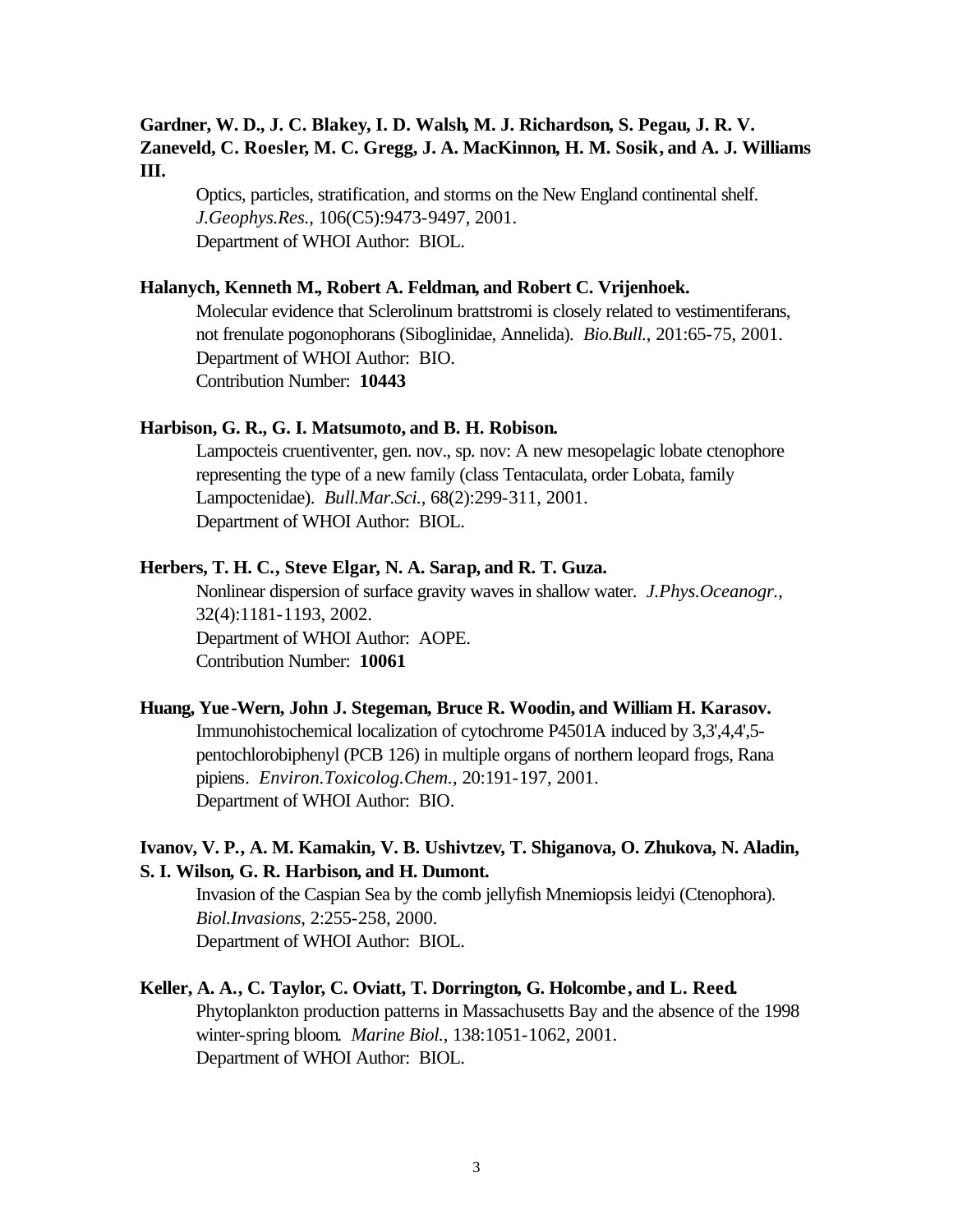### **Levin, Lisa A., Ron J. Etter, Michael A. Rex, Andrew J. Gooday, Craig R. Smith, Jesus Pineda, Carol T. Stuart, Robert R. Hessler, and David Pawson.**

Environmental influences on regional deep-sea species diversity. *Ann.Rev.Ecol.Syst.*, 32:51-93, 2001. Department of WHOI Author: BIOL.

### **Luther, George W. III, Tim F. Rozan, Martial Taillefert, Donald B. Nuzzio, Carol Di Meo, Timothy M. Shank, Richard A. Lutz, and S. Craig Cary.**

Chemical speciation drives hydrothermal vent ecology. *Nature*, 410:813-816, 2001. Department of WHOI Author: BIOL.

# **Miller, R. L., G. R. Harbison, and S. R. Hilfer.**

Evidence for dioecy in the mesopelagic ctenophore Bathocyroe Fosteri (Lobata Ctenophora). *Invert.Reprod.Dev.*, 37(2):171-183, 2000. Department of WHOI Author: BIOL.

### **Mitchell, G., A. Bricaud, K. Carder, G. Ferrari, R. Gould, M. Kahru, M. Kishino, H. Maske, T. Moisan, L. Moore, N. Nelson, D. Phinney, R. Reynolds, H. Sosik, D. Stramski, S. Tassan, C. Trees, A. Weidemann, J. Weiland, and A. Vodacek.**

Determination of spectral absorption coefficients of particles, dissolved material, and phytoplankton for discrete water samples. *Ocean optics protocols for satellite ocean color sensor validation, revision 2, G. S. Fargion and J. L. Mueller, eds., NASA/TM 2000-209966, NASA Goddard Space Flight Center, Greenbelt, MD*, :125-153, 2000.

Department of WHOI Author: BIOL.

#### **Noyes, T. James, R. T. Guza, Steve Elgar, and T. H. C. Herbers.**

Comparison of methods for estimating nearshore shear wave variance. *J.Atmos.Oceanic Technol.*, 19:136-143, 2002. Department of WHOI Author: AOPE. Contribution Number: **10368**

### **Orcutt, K. M., U. Rasmussen, E. A. Webb, J. B. Waterbury, K. Gundersen, and B. Bergman.**

Characterization of Trichodesmium spp. by genetic techniques. *Appl.Environ.Microbiol.*, 68(5):2236-2245, 2002. Department of WHOI Author: BIOL.

#### **Pedlosky, Joseph**

The destabilization of Rossby normal modes by meridional baroclinic shear. *J.Phys.Oceanogr.*, 32:2418-2423, 2002. Department of WHOI Author: PO. Contribution Number: **10547**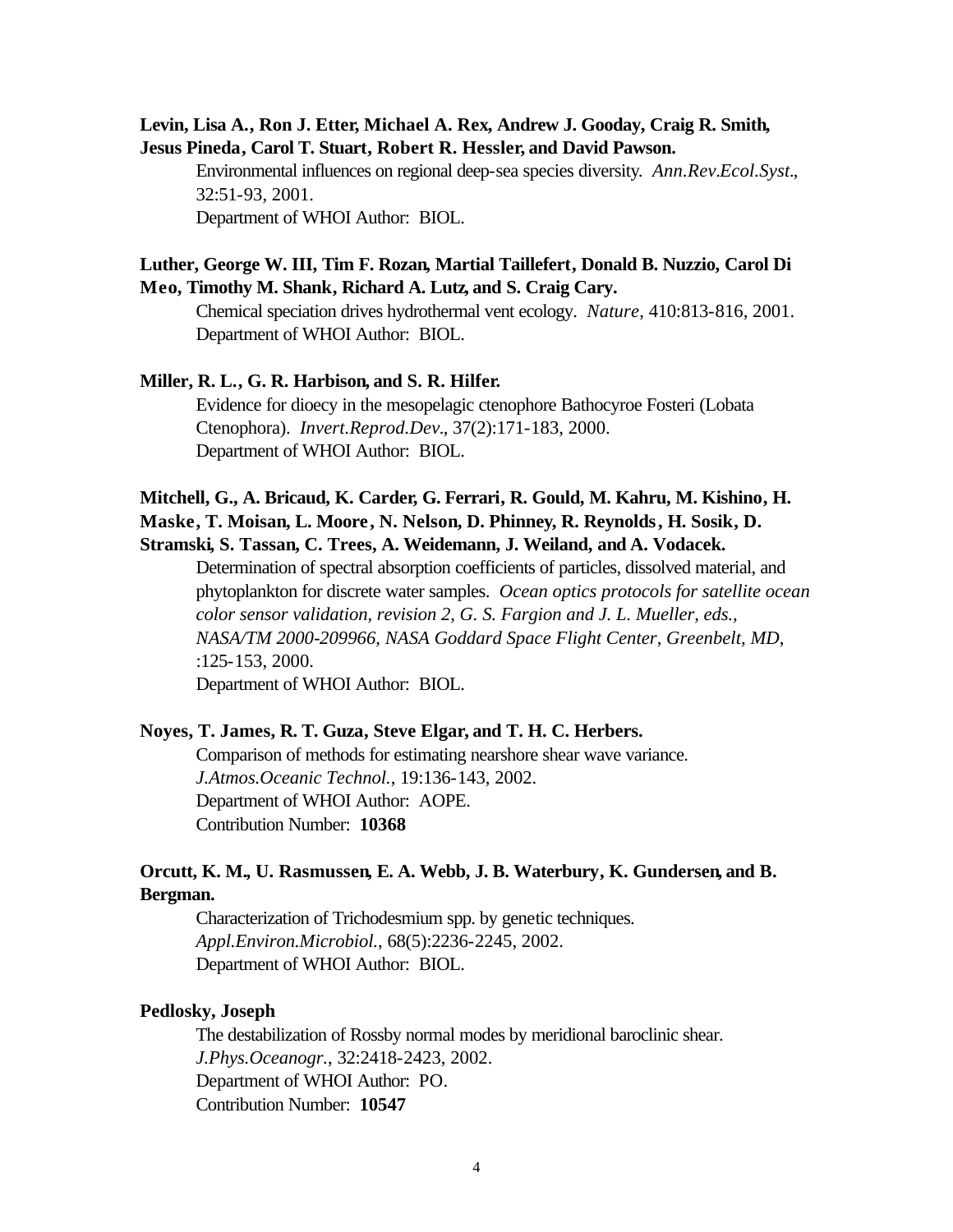### **Ratto, J., J. Russo, A. Allen, J. Herbert, and C. O. Wirsen.**

Biodegradable polymers in the marine environment: tiered testing approach to assessing microbial degradability. In: *Biopolymers from polysaccarides and Agroproteins, ACS Symposium Series 786, R. Gross and C. Scholz, eds., ACS, Washington, DC*, :316-336, 2001. Department of WHOI Author: BIO.

# **Rosenbaum, H. C., R. L. Brownell, M. W. Brown, C. Schaeff, V. Portway, B. N. White, S. Malik, L. A. Pastene, N. J. Patenaude, C. S. Baker, M. Goto, P. B. Best, P. J. Clapham, P. Hamilton, M. Moore , R. Payne, V. Rowntree, C. T. Tynan, J. L. Bannister, and R. DeSalle.**

World-wide genetic differentiation of Eubalaena: questioning the number of right whate species. *Mol.Ecol.*, 9:1793-1802, 2000. Department of WHOI Author: BIO.

#### **Sanders, R. W., D. A. Caron, J. M. Davidson, M. R. Dennett, and D. M. Moran.**

Nutrient acquisition and population growth of a mixotrophic alga in axenic and bacterized cultures. *Microb.Ecol.*, 42:513-523, 2001. Department of WHOI Author: BIO.

#### **Sheremet, Vitalii A.**

Inertial gyre driven by a zonal jet emerging from the western boundary. *J.Phys.Oceanogr.*, 32:2361-2378, 2002. Department of WHOI Author: PO. Contribution Number: **10373**

### **Sigalevich, Pavel, Mark V. Baev, Andreas Teske, and Yehuda Cohen.**

Sulfate reduction and possible aerobic metabolism of the sulfate-reducing bacterium Desulfovibrio oxyclinae in a chemostat coculture with Marinobacter sp. Strain MB under exposure to increasing oxygen concentrations. *Appl.Environ.Microbiol.*, 66(11):5013-5018, 2000. Department of WHOI Author: BIOL.

#### **Stephen, Ralph A.**

Fermat's principle for anisotropic elastic media. In: *Advances in Anisotropy: Selected Theory, Modeling, and Case Studies. Open File PUblication No. 5. Proceedings of the Seventh International Workshop on Seismic Anisotropy, Julie A. Hood, ed. Society of Exploration Geophysicists, Tulsa, OK*, :255-270, 2001. Department of WHOI Author: GEOL. Contribution Number: **9699**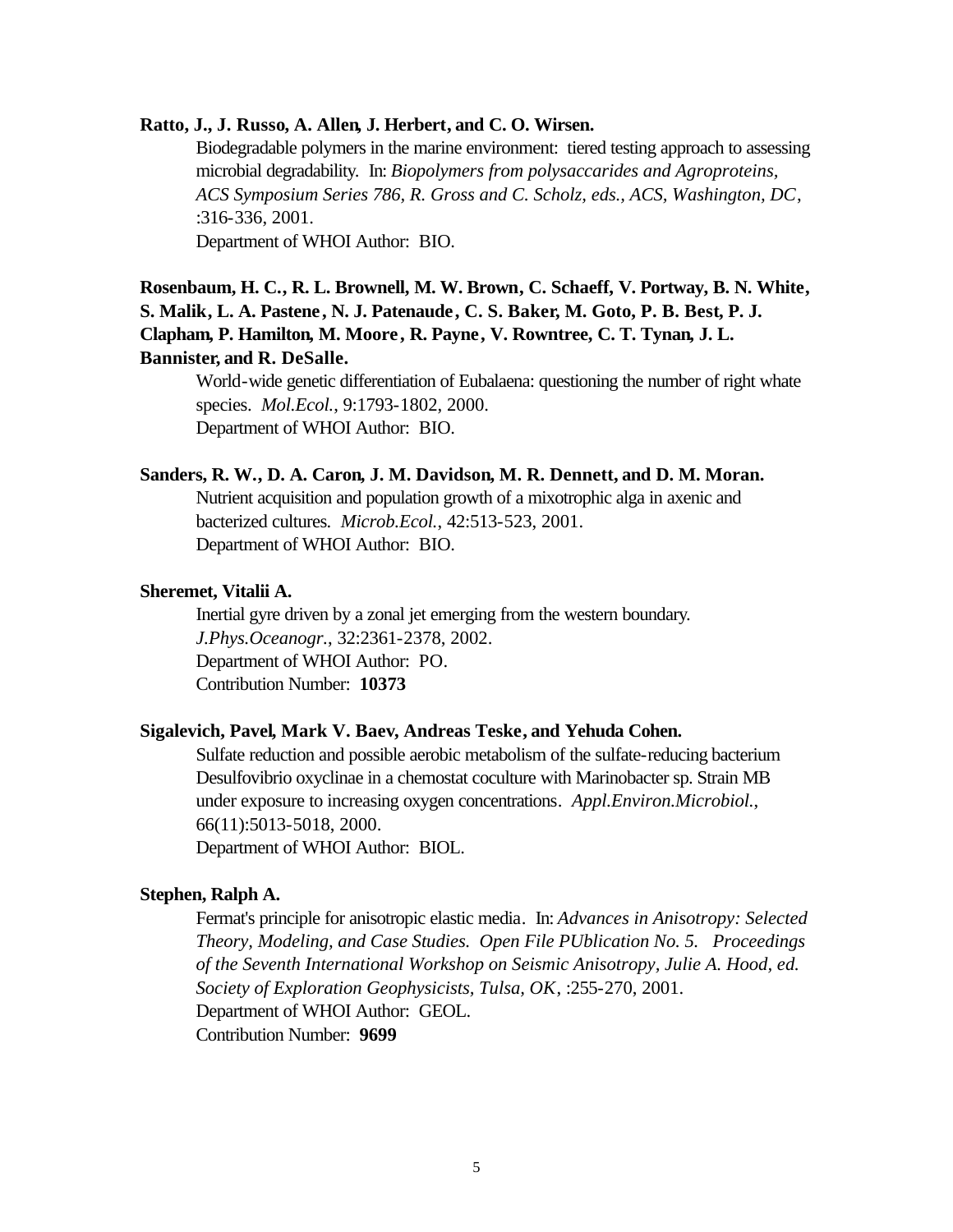#### **Volovik, S. P. and G. R. Harbison.**

Major basis for the biocontrol of the development of Mnemiopsis populations in the Azov and Black Sea basins. In: *The Ctenophore Mnemiopsis leidyi (A. Agassiz) in the Azov and Black Seas: its biology and the consequences of its intrusion, S. P. Volovik, ed., Rostov-on-Don, BKI (in Russian)*, :420-431, 2000. Department of WHOI Author: BIOL.

#### **Wang, Mei-Hui, Mark Kot, and Michael G. Neubert.**

Integrodifference equations, Allee effects, and invasions. *J.Math.Biol.*, 44:150-168, 2002.

Department of WHOI Author: BIOL.

### **Wirsen, C. O., S. M. Sievert, C. M. Cavanaugh, s. J. Molyneaux, A. Ahmad, L. T. Taylor, E. F. Delong, and C. D. Taylor.**

Characterization of an autotrophic sulfide-oxidizing marine Arcobacter that produces filamentous sulfur. *Appl.Environ.Microbiol.*, 68(1):316-325, 2002. Department of WHOI Author: BIO. Contribution Number: **10519**

### **Xie, Huixiang, Steven S. Andrews, William R. Martin, Jared Miller, Lori Ziolkowski, Craig D. Taylor, and Oliver C. Zafiriou.**

Validated methods for sampling and headspace analysis of carabon monoxide in seawater. *Mar.Chem.*, 77:93-108, 2002. Department of WHOI Author: MCG. Contribution Number: **10501**

### **Zappa, C. J., W. E. Asher, A. T. Jessup, J. Klinke, and S. R. Long.**

Effect of microscale wave breaking on air-water gas transfer. In: *Geophysical Monograph 127. Gas Transfer at Water Surfaces. M. A. Donelan, W. M. Drennan, E. S. Saltzman, and R. Waninkhof, eds. American Geophysical Union, Washington, D. C.*, :23-29, 2002. Department of WHOI Author: AOPE.

### **Zehr, Jonathan P., John B. Waterbury, Patricia J. Turner, Joseph P. Montoya, Enoma Omoregie, Grieg F. Steward, Andrew Hansen, and David M. Karl.**

Unicellular cyanobacteria fix N2 in the subtropical North Pacific Ocean. *Nature*, 412:635-638, 2001.

Department of WHOI Author: BIOL.